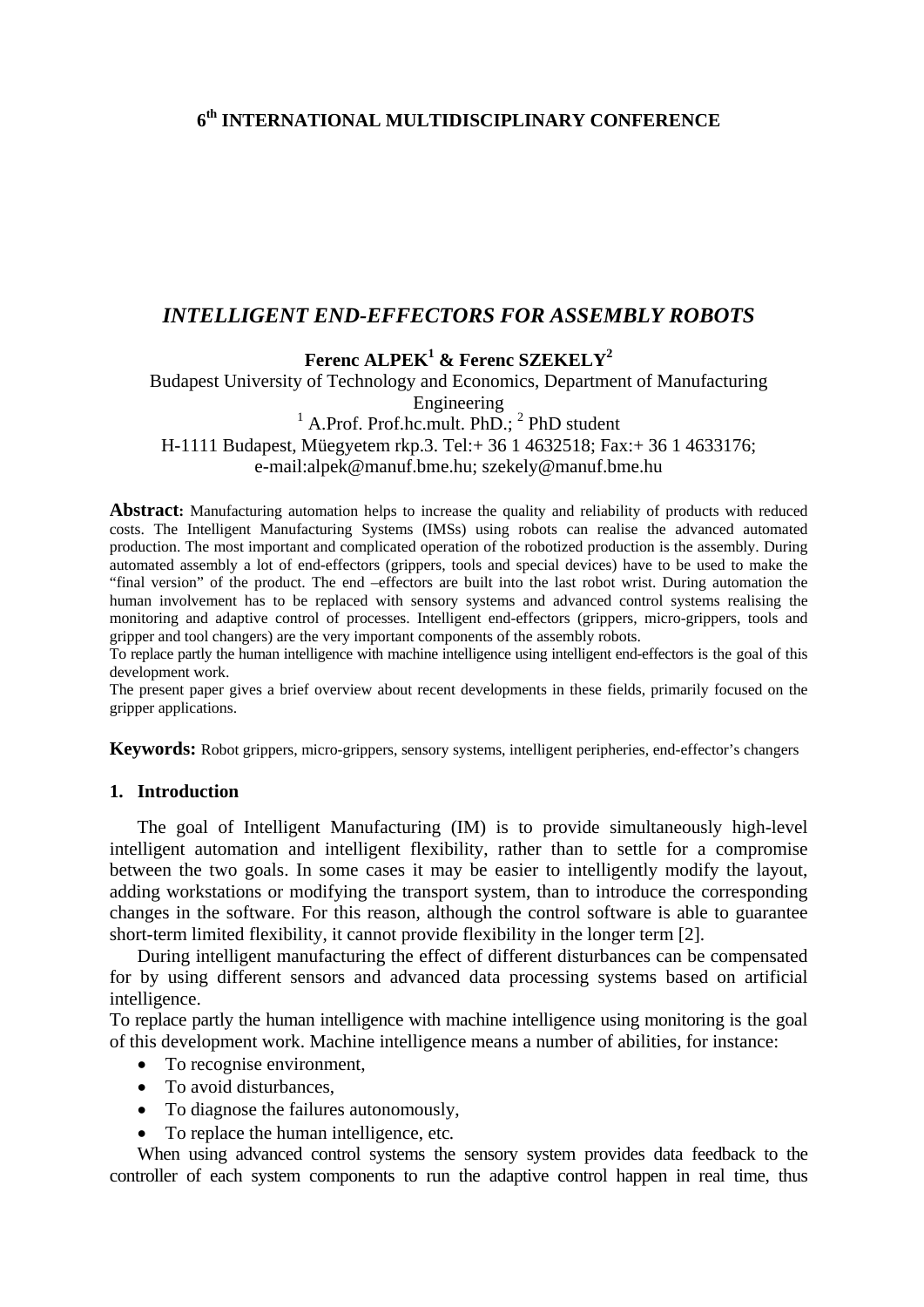providing for Machine Intelligence (IM). Based on these abilities the IM's are able to control all operations at the highest level without human inspection and intervention [2; 9].

### **2. Monitoring robot operations in assembly**

The aim of the monitoring is to increase the intelligence and the reliability of the operations, to avoid the disturbances during operations.

The assembly is the last, but the most complicated operation in the production full with a lot of unforeseen events and disturbances. Their elimination needs a couple of sensors and intelligent mechanical robot peripherals.

A variety of sensors can be applied depending on the application, e.g. proximity sensors, force/torque, pressure sensors, CCD cameras, etc. A combination of different sensors provides excellent solutions to control complex operations. Proximity sensors give binary signals, but the other, intelligent sensors give analogue information continuously about the operations and peripheries.

The main intelligent abilities of the mechanical peripheries are the following[2]:

- Detection of the presence of the work piece, tools, etc. in the gripper or clamping fixtures or on the pallet, etc. by using proximity sensors,
- Detection of the position (orientation) of the elements and jaws of the grippers and the fixtures (open-closed-position, etc.) by using proximity sensors,
- Grasping force control and monitoring the grasping and clamping fixtures,
- Automatic changing the jaws of the grippers or fixtures for realizing the reliable clamping and positioning of the cylindrical or prismatic work pieces,
- Other task-oriented intelligent abilities.

#### **2.1. Grasping force control and monitoring the grasping and the clamping fixtures**

One of the intelligent tasks is the clamping and the grasping force/torque control and monitoring grippers and fixtures for the robotised production.

The aim of grasping force control is to increase the reliability of clamping operations and to decrease the deformation, damage of thin walled parts, work pieces with sensitive, high quality surfaces. In these cases precision grasp and power grasp system has to be provided.

Pneumatic grippers are frequently used up to the payload of 50-80 kg, where he grasping force is directly proportional to the air pressure, thus making the grasping forces controllable by monitoring and controlling the air pressure. The actual gripping pressure value can be measured by using a suitable strain gauge system, but other technique can also be used. The grasping force can be measured directly by force sensors built into the gripper[8].

There are two solutions available to control the air pressure:

- The air pressure can be controlled in discrete steps  $(0.5 \text{ bar})$  by using special pneumatic blocks. This system consists of a pressure regulator, a four-way magnet valve, a non-return valve and a pressure switch. The pneumatic blocks can be switched on via the robot control through its Output channels. The application of pressure sensors based on strain gauges can monitor the air pressure.
- The use of stepper motor to control the air supply unit can provide air pressure control. A strain gauge based pressure sensor monitors the actual pressure and the grasping force.

The resolution of the pressure measurement is  $\pm$  0,1 bar. In this system a computer controlled stepper motor is used. The steps, speed and torque of the motor are controlled by a purpose built unit complete with a control program in C++. The stepper motor operates the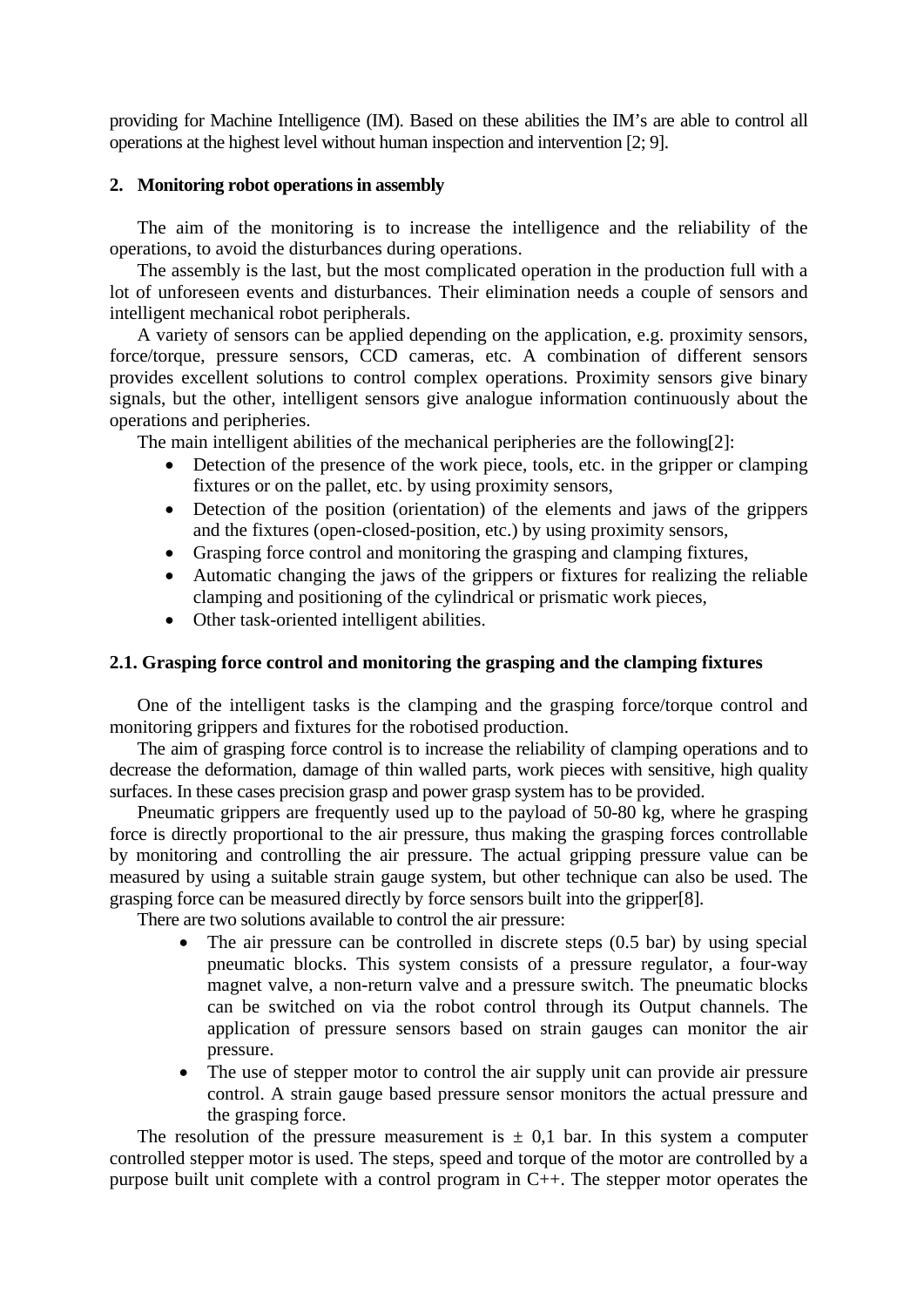control gear of an air supply unit, which is able to change the air pressure. The pressure value is proportional to the grasping force.

A commercially available strain gauge based pressure sensory device is used to monitor the pressure. Figure 1/a. shows the board model of the control unit with pressure sensor and Figure 1/b the testing of the gripper grasping force monitoring using a strain gauge based force sensor built in the finger[8].



**Fig. 1/a** The board model of the air pressure **Fig. 1/b** Force controlled grasping operation control unit with pressure sensor with force sensor built in the finger

### **2.2. Development of an intelligent end-effector**

The aim is to provide in process continuous monitoring of the gripping force and torque values during the assembly. A Puma-760 robot equipped with a special gripper and a 6-axes force/ torque sensor was used in the tests. To measure the force in the robot finger, a strain gauge force sensor was integrated into the finger. The commercial 6-axes f/t sensor was developed by a Hungarian company Kaliber Ltd. Budapest.

### **2.2.1. Force/ torque sensors used in gripper applications**

During the development of the gripper with measuring fingers based on strain gauge technique, several optical stress trials were made to find the magnitude, location and the distribution of the stresses and the direction of the main stresses.

Figure 2 shows this sensory gripper. Two special PC cards are used for data acquisition and signal processing to enable the cell controller to act on the measured force[3].



**Fig. 2** The model made of plastic and the measuring finger (left) and gripper with measuring finger and 6-axis f/t sensor mounted in the last robot wrist (right)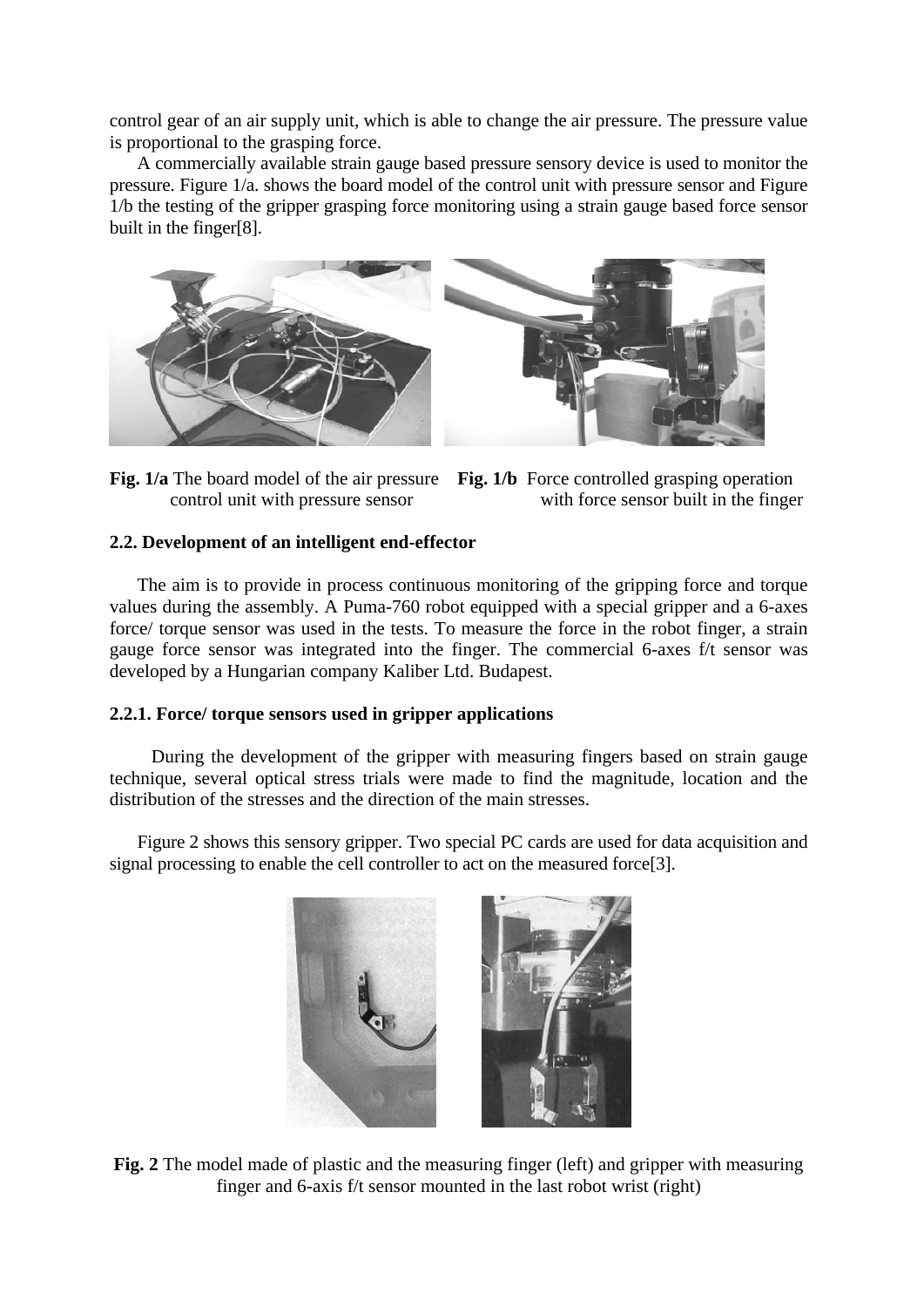The grasping force of the pneumatic robot gripper was controlled by air pressure control. The air pressure was controlled in discrete steps of 0.5 bar and it provided satisfactory results. The required level of air pressure is provided by the robot control through its output channels and a strain gauge based pressure sensor can monitor it. The sensor provides the robot control with information about the actual pressure value. The main technical data of the sensory gripper is as follows:

measuring range:  $F= 40 - 70$  N (at 6 bar);

- 
- stroke of the gripper:  $s = 40$  mm (30 to 70 mm).

## **2.3. Development and Application of End-Effector Exchange Systems for Assembly Robots**

The robotized assembly can be realized by using lot of grippers, tools. These endeffectors have to be changed after the operations by using an automatic changer[1].

When developing changer device three important tasks should be solved:

- locating the two parts of the changers.
- clamping (locking and unlocking) the two parts in a well-defined position,
- signal transmission for power and information.

 An end-effector changer consists of two parts. The active part with locked and unlocked mechanism and drive, cylinders, sensors for monitoring, etc. is built into the last wrist of the robot. The passive part is mounted on the end-effectors (grippers and tools). The exchange system can be locked or unlocked automatically by the robot controller. The monitoring of different operations can be realized by sensors (proximity, force, pressure sensors), built into end-effectors generally.

Our research group have developed and built a changer (Figure 3. left).



**Fig. 3** Two parts of the tool changer (left) and the changer

For locating the two parts there are two holes with precision bush made of bronze in the active part of the changer. Two pins which are made of hardened steel are used for locating the pair of holes; one of them should be reduced. The two parts of the changer should be pushed together after locating to reach a loss-free connection of the pneumatic and electric channels. An O-ring is used to ensure that the cavity is sealed when contact is made. The solution to the electric signal transmission problem is to use a self made jack plug system (24 V DC, 5 A). The clamping system is based on two balls, which can be moved out by using a cone. The cone can be moved by a pneumatic micro-cylinder (FESTO). The changer has 4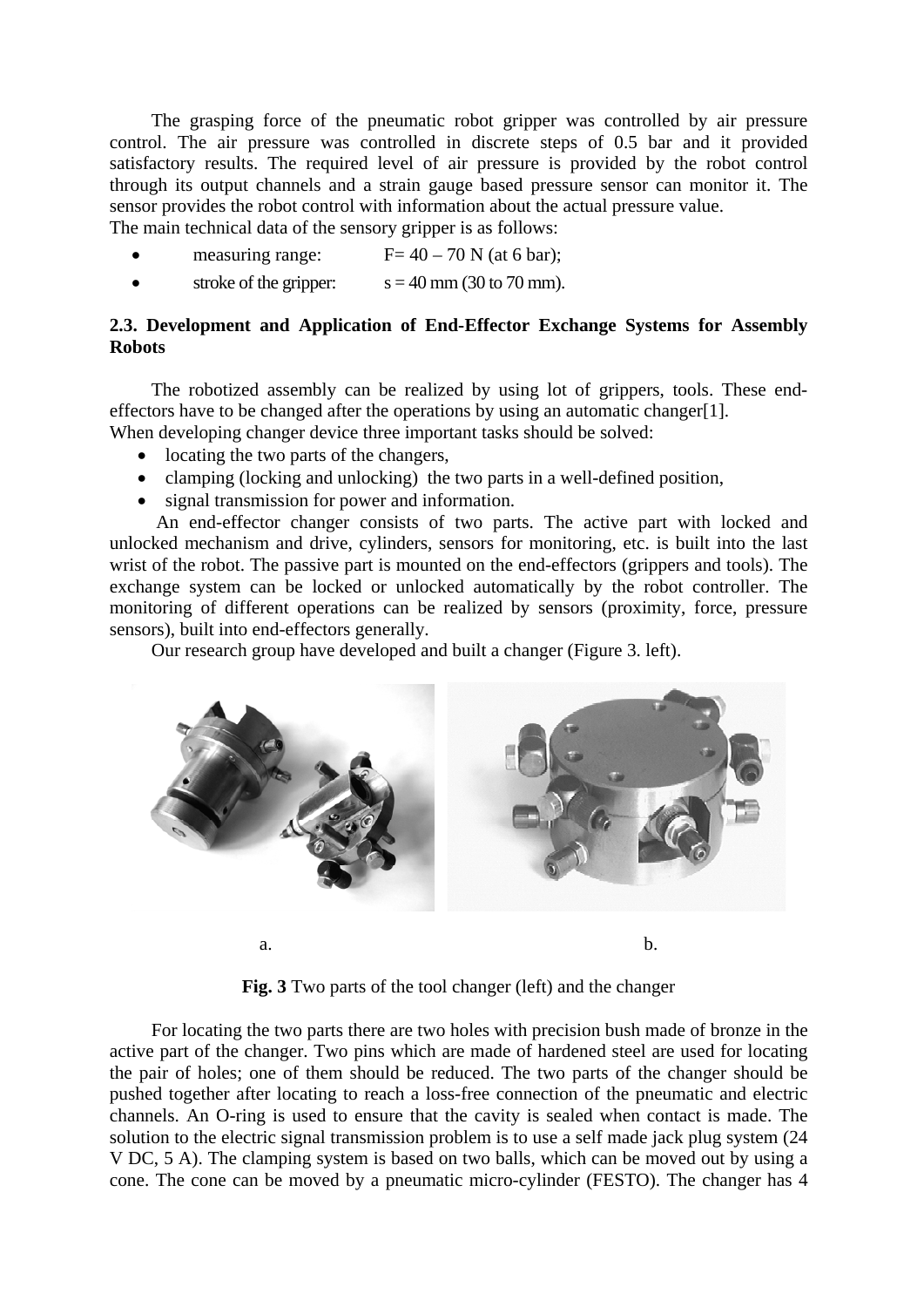pneumatic and 7 electrical channels to solve the energy and signal transfer between the two parts of the changer. The monitoring of the locking system consists of 2 optoelectrical proximity sensors. The load capacity of the changer is 10 kg.

The Figure 3. shows the changer. The changer was tested by using 3 measuring devices. During testing a cylindrical test piece was mounted on the passive part of the changer (Figure 3.a. left).

The most important measuring data are in the Table 1.

| Direction | Positioning     | <b>Static</b> | Resonance | Resonance  | Resonance |
|-----------|-----------------|---------------|-----------|------------|-----------|
|           | accuracy        | stiffness     | frequency | frequency  | frequency |
|           | um)             | (N/mm)        | (Hz)      | (Hz)<br>Iэ | $f_3(Hz)$ |
|           | <± 13           | 3221          | 189       | 725        | 1043      |
|           | $\Leftarrow 15$ | 451           | 131       | 242        | 908       |

*table* 1. Measurement results of the testing of the third changer

## **2.4. Development and application of a sensory pneumatic gripper**

For handling the work pieces in a machining cell we developed and built an intelligent gripper. The machining cell consists of a CNC-lathe and a machining centre. This gripper from a pallet can handle the work pieces into a pneumatic vice. For locating and clamping the work pieces the gripper has jaws in form V-block[3;4;9].



**Fig. 4** Pneumatic sensory gripper during handling of cylindrical work piece

The Figure 4 shows the gripper during handling. The pneumatic gripper has a built-in optical proximity sensor, a 6-axes force/ torque sensor and a grasping force control unit. The payload is 10 kg and the maximal grasping force value is 150 N.

Nowadays there are a lot of efforts for handling and manipulating of smaller and smaller pieces. Actuations of several instruments in micro-technics are different from applied actuating principles in macro-technique. Since we can not make micro-technique instruments by the support of linear reduction of macro-technique instruments therefore we have to look for other solution. Gravitation by design of traditional robot gripper plays an important part, but by design of micro-grippers it is not so dominant part like frictional losses and adhesive forces. However mechanical grippers in both cases are the most acceptable for several tasks.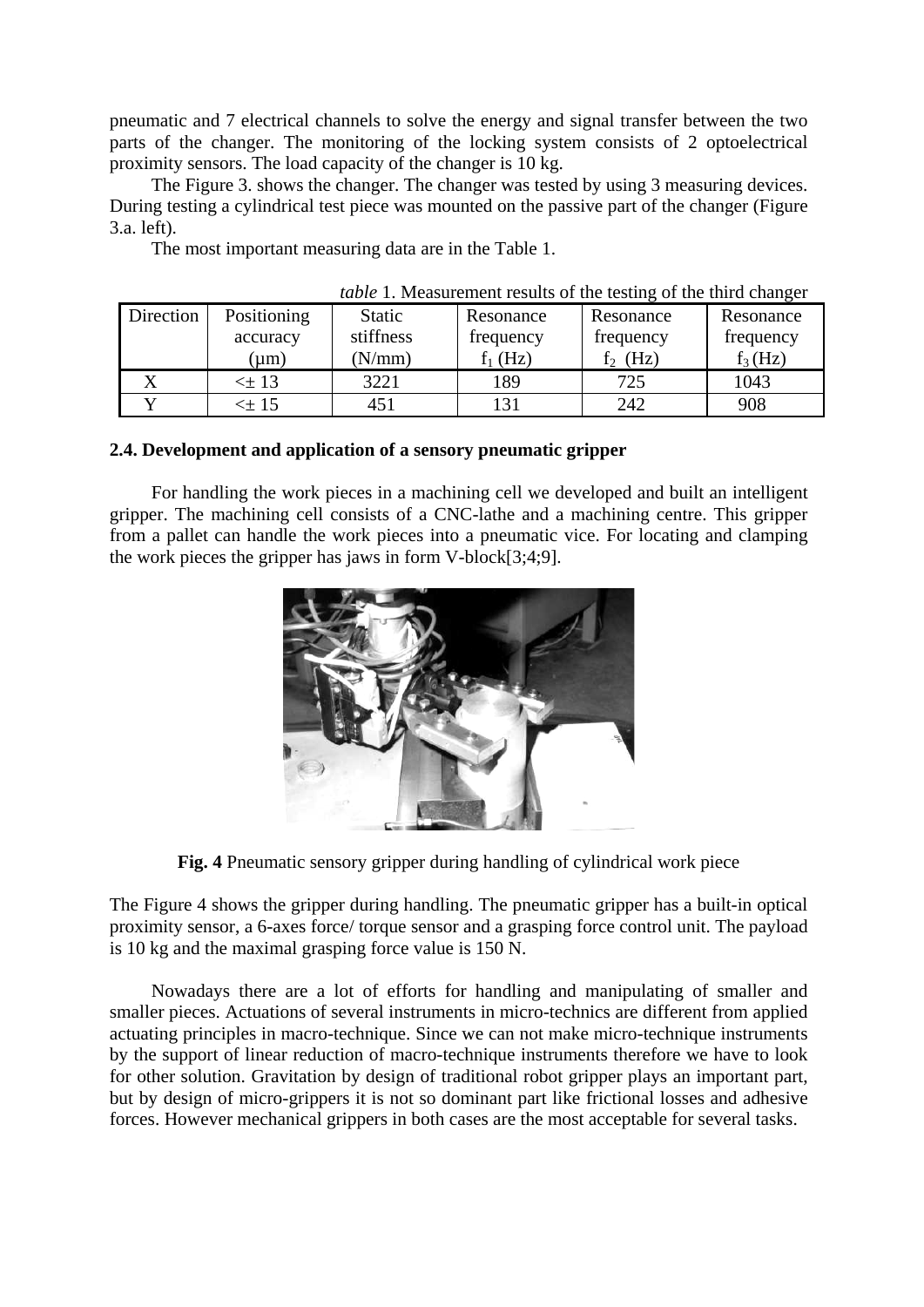# **3. Micro-grippers and their actuating principles**

### **3.1. Piezoelectric drive**

Piezoelectric drive is often applied, which permit fast motion of micro-gripper. Piezoelectric micro-gripper requires high operating voltage and they are able to move just in small movement. However they can produce relatively big force. Frequently piezoelectric micro-gripper are made of silicon and transmission is required because of small movements. Their operating is based on a reversible energy conversion. Mechanical energy and electric energy are transformable back and forth in piezoelectric materials (e.g.  $BaTiO<sub>3</sub>$ ) [5]. If you apply voltage on piezoelectric crystal then it will be deformed, but it works vice versa. If you transmit mechanical energy to this crystal then potential difference will appear due to electrical polarization. The Figure 5 shows a piezo-driven micro-gripper and its prototype.



**Fig.5** Scheme of piezo-driven micro-gripper and its prototype

### **3.2 Micro-gripper based on electromagnetic micro-actuator**

The working principle of electromagnetic micro-actuator is simply to convert the electrical energy into mechanical action like force and torque. Figure illustrates the flexible micro-gripper (FMG) driven by electromagnetic fashion that was developed by in Suzuki in 1996. It is composed of two cantilever fingers and a body support part. The finger is made of a thin film cantilever silicon nitride and a micro-coil gold on its top.



**Fig.6** Electromagnetic micro-gripper and the sea urchin egg griping test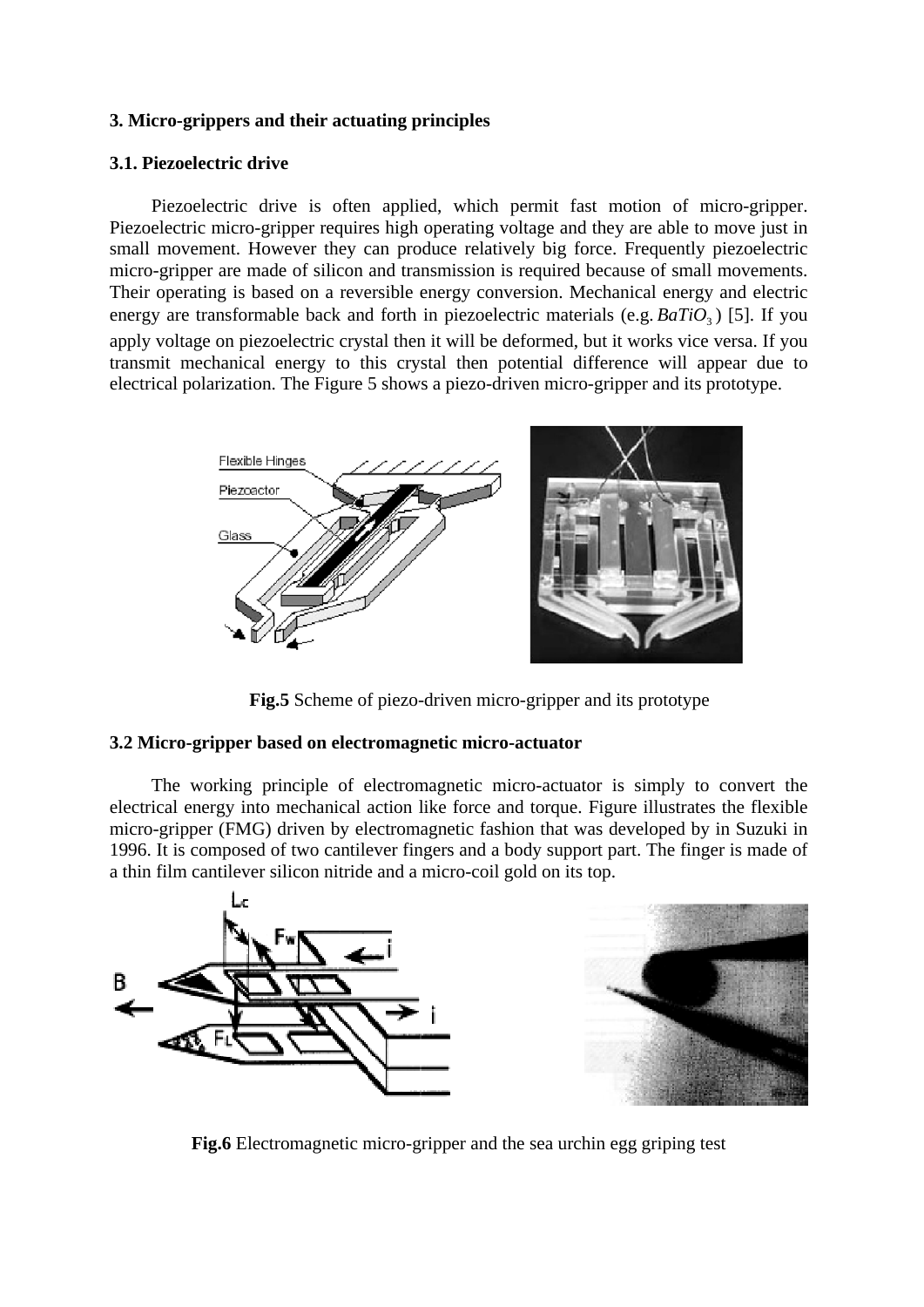During the operation process, the electromagnetic force is generated by the interaction between the electric current of micro-coil and magnetic field of the permanent magnet, thus electromagnetic force  $F<sub>L</sub>$  is directed perpendicular to the magnetic field to deflect the finger, while the appeared  $F_w$  does not affect the bending action. The testing is demonstrated to grip fine particles of polystyrene sea urchin eggs  $(\sim 100 \,\mu m)$  in water [10].

The Figure 6 shows an electromagnetic micro gripper and a sea urchin egg griping test.

### **3.3 Drive with shape memory effect**

 Movement of micro-grippers with shape memory effect is materialized by spring and wire in most cases. These springs and wires are made of Shape Memory Alloy (SMA). Action of these instruments is founded on reversible conversion. Those grippers are made of shape memory alloy and get a permanent shape under a defined critical temperature, after warming-up they change their shape, but after cooling they return to their primary shape. This principle works in vacuum and sterile field too. This type is favourable solution from the point of view of cost thanks to better and better developing material research in industry. This way is especially suitable for actuation of micro-gripper because of big functional path and power of shape memory effect [7]. Disadvantage of these grippers is a relatively big reaction time. This attribute is typical of these solutions because these grippers work under change of temperature and dissipation of heat increases reaction time. The Figure 7 shows a SMA micro-gripper



**Fig.7** SMA micro-gripper for handling micro-optical components

## **4. Summary**

 Automated, robotic systems need a certain degree of intelligence to meet production and quality requirements. These intelligent robotic systems are based on a variety of sensory systems both internal and external to the robot to provide the necessary feedback information to the controller.

A number of sensory robotic system applications were introduced, including the use of various force controlled robot grippers, force-torque sensory intelligent end-effectors, endeffector changer and micro-grippers.

These end-effectors are mostly task-oriented devices, which have to be developed and built by the users in co-operation with expert of this field.